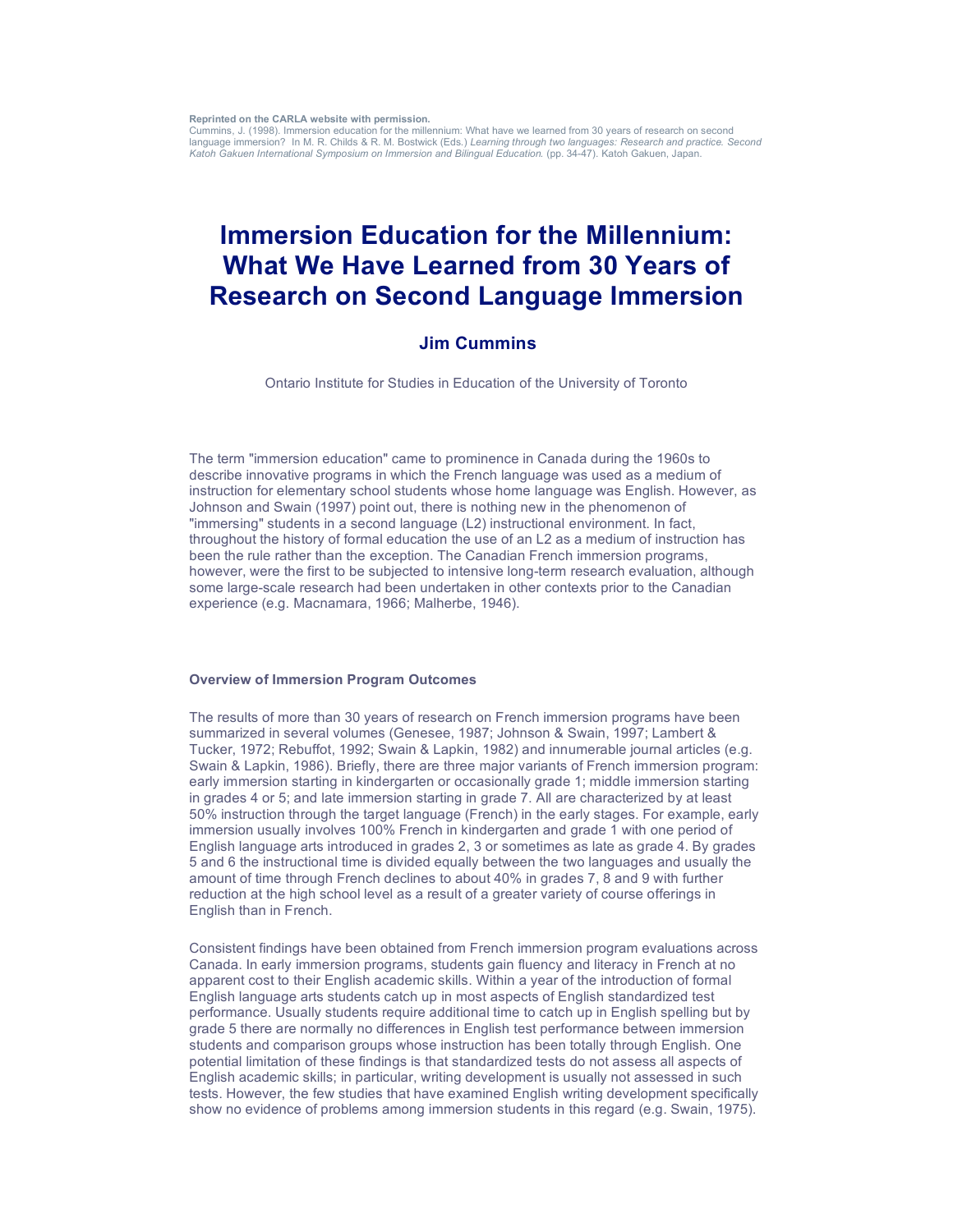There is also no evidence of any long-term lag in mastery of subject matter taught through French in early, middle or late immersion programs.

With respect to French skills, students' receptive skills in French are better developed (in relation to native speaker norms) than are their expressive skills. By the end of elementary school (grade 6) students are close to the level of native speakers in understanding and reading of French but there are significant gaps between them and native speakers in spoken and written French (Harley, Allen, Cummins, & Swain, 1991). The gap is particularly evident in grammatical aspects of the language.

## **Core Features of Immersion Programs**

Johnson and Swain (1997) summarize eight core features of immersion programs as follows:

- 1. The L2 is a medium of instruction
- 2. The immersion curriculum parallels the local L1 curriculum
- 3. Overt support exists for the L1
- 4. The program aims for additive bilingualism
- 5. Exposure to the L2 is largely confined to the classroom
- 6. Students enter with similar (and limited) levels of L2 proficiency
- 7. The teachers are bilingual
- 8. The classroom culture is that of the local L1 community

They describe case studies of immersion education in a wide variety of countries around the world. They conclude that "under conditions favorable to immersion, claims based on research have gone beyond additive bilingualism to include cognitive, cultural and psychological advantages... Under less favorable conditions, doubts have arisen concerning the potential of immersion programs to achieve a full additive bilingualism" (p. 15). Of particular importance in the success of any immersion program are the resources that are required to enable it to function adequately and the continued high level of commitment of all involved in the program, from policy-makers to teachers and students.

Two problematic area have been noted in the implementation of French immersion programs in Canada. These relate to the quality of French oral and written skills that students attain and the relatively high drop-out rate in some immersion programs. These issues are discussed in the next section.

### **Problem Areas in French Immersion Program Implementation**

The differences between students' receptive and expressive skills can be understood in the context of the lack of interaction with native francophone students (who attend a separate French language system) and the paucity of classroom opportunities to use French. Expressive skills tend to develop better in schools where the entire school is a French immersion centre rather than in schools where just one stream is taught through French; however, the latter organizational structure far outnumbers the former as a result of the political difficulty of devoting an entire neighborhood school to French instruction which would require parents who wanted their children in the English program to send them to a less convenient school.

An additional problem that has characterized early French immersion since its inception is the relatively high rate of student drop-out from the program due to academic or behavioral problems. Keep (1993), for example, reported that in the province of Alberta between 1983- 84 and 1990-91, attrition rates from immersion ranged from 43% to 68% by grade 6, 58% to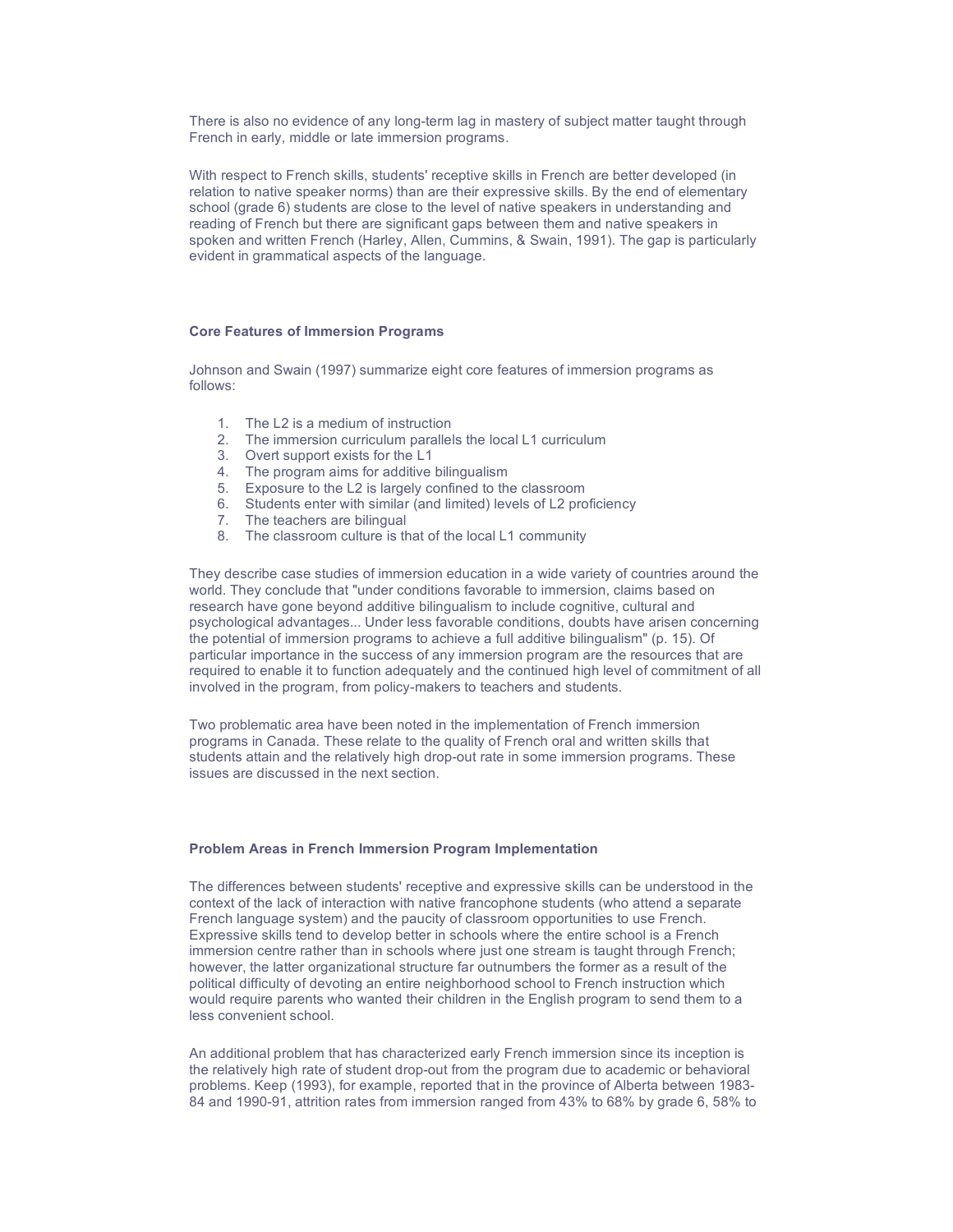83% by grade 9, and 88% to 97% by grade 12. Clearly, not all drop-out from the program reflects academic difficulties, although Keep's review of the research suggests that academic and behavioral difficulties constitute major factors predicting transfer to the regular English program.

Both of these problem areas may be related to the type of pedagogy that has tended to characterize early French immersion program in Canada, although not necessarily in other countries (e.g. Bjorklund, 1997). Observation of teacher-student interaction in early French immersion suggests that many of these classrooms have tended to be highly teachercentered or "transmission-oriented" (Cummins, 1996). In other words, teachers have focused on transmitting the curriculum in such a way that students have had minimal opportunities to use oral or written French for creative or problem-solving activities (Harley et al., 1991; Wilson & Connock, 1982). Pedagogy in these programs may have changed since these research studies were carried out but up to the 1980s there appears to have been considerably less cooperative learning and project-based work than was characteristic of regular English language programs. In addition, students in immersion programs seemed to engage in less creative writing in French and less reading of authentic French children's literature than students in the regular program did in English (Cummins, 1987, 1995).

Pedagogical interventions for addressing these problem areas are discussed in a later section. At this point we turn to two theoretical principles that can be used to interpret the findings from immersion and other forms of bilingual education programs. These principles of bilingual academic development are termed respectively the additive bilingual enrichment principle and the linguistic interdependence principle.

#### **The Additive Bilingualism Enrichment Principle**

The results of many recent studies suggest that bilingualism can positively affect both intellectual and linguistic progress. These studies have reported that bilingual children exhibit a greater sensitivity to linguistic meanings and may be more flexible in their thinking than are monolingual children (Cummins and Swain, 1986; Diaz, 1986; Hakuta and Diaz, 1985; Ricciardelli, 1989). Most of these studies have investigated aspects of children's metalinguistic development; in other words, children's explicit knowledge about the structure and functions of language itself.

In general, it is not surprising that bilingual children should be more adept at certain aspects of linguistic processing. In gaining control over two language systems, the bilingual child has had to decipher much more language input than the monolingual child who has been exposed to only one language system. Thus, the bilingual child has had considerably more practice in analyzing meanings than the monolingual child.

The evidence is not conclusive as to whether this linguistic advantage transfers to more general cognitive skills; McLaughlin's review of the literature, for example, concludes that:

> It seems clear that the child who has mastered two languages has a linguistic advantage over the monolingual child. Bilingual children become aware that there are two ways of saying the same thing. But does this sensitivity to the lexical and formal aspects of language generalize to cognitive functioning? There is no conclusive answer to this question mainly because it has proven so difficult to apply the necessary controls in research (1984, p. 44).

An important characteristic of the bilingual children in the more recent studies (conducted since the early 1960's) is that, for the most part, they were developing what has been termed an additive form of bilingualism (Lambert, 1975); in other words, they were adding a second language to their repertory of skills at no cost to the development of their first language. Consequently, these children were in the process of attaining a relatively high level of both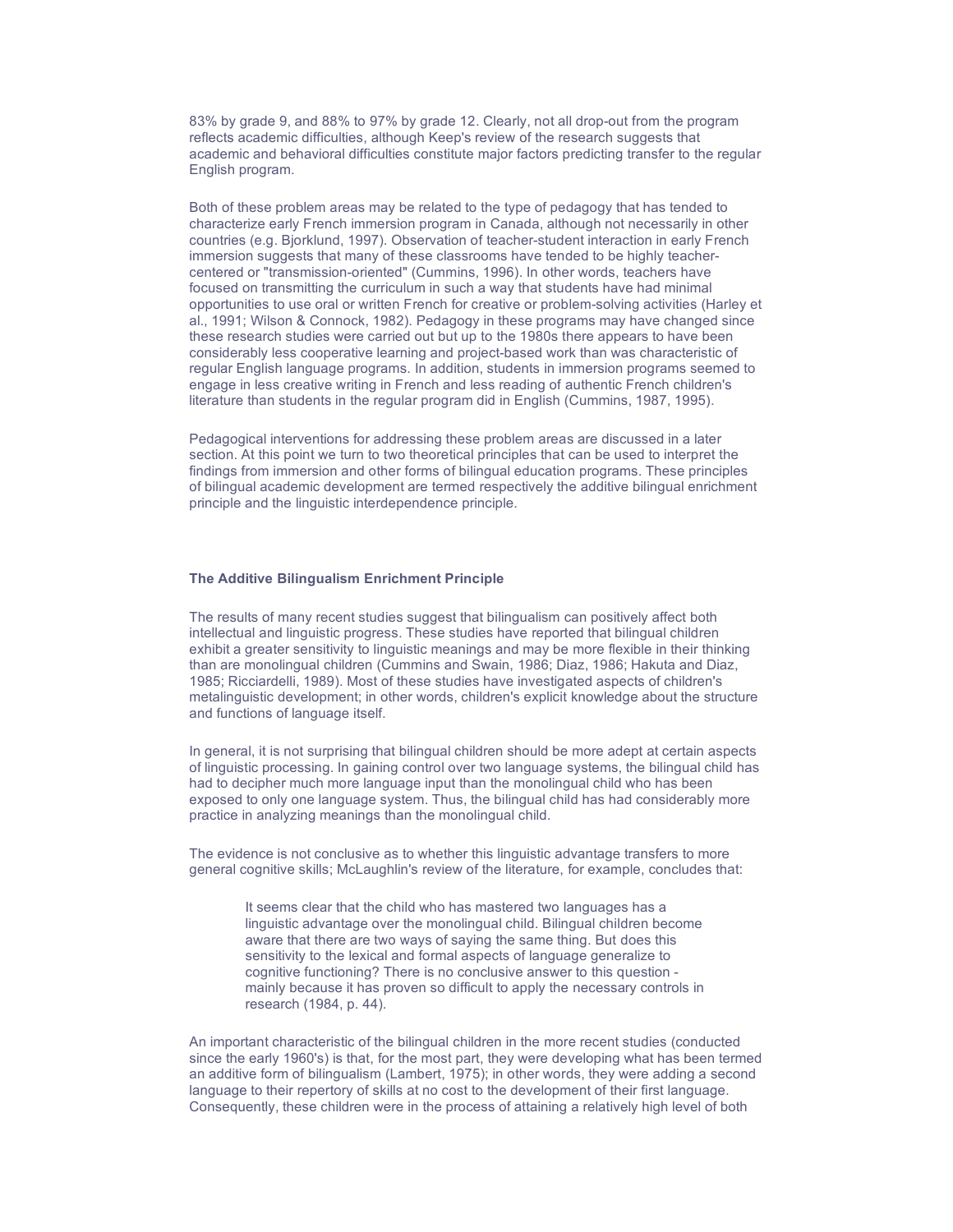fluency and literacy in their two languages. The children in these studies tended to come either from majority language groups whose first language was strongly reinforced in the society (e.g. English-speakers in French immersion programs) or from minority groups whose first languages were reinforced by bilingual programs in the school. Minority children who lack this educational support for literacy development in L1 frequently develop a subtractive form of bilingualism in which L1 skills are replaced by L2.

In summary, the conclusion that emerges from the research on the academic, linguistic and intellectual effects of bilingualism can be stated as follows:

The development of additive bilingual and biliteracy skills entails no negative consequences for children's academic, linguistic, or intellectual development. On the contrary, although not conclusive, the evidence points in the direction of subtle metalinguistic, academic and intellectual benefits for bilingual children.

This conclusion suggests that educators in immersion programs should be conscious of the potential for enhancing students' awareness of language by encouraging them to compare and contrast aspects of their two languages and by having students carry out individual and group projects focusing on structural, sociolinguistic, and sociopolitical aspects of language. In other words, language and discourse should become a focus of study (i.e. a theme) within the immersion curriculum. Examples of potential curriculum content are puns, riddles, jokes, code-switching, translation, the language conventions of popular music and poetry, accents, dialects, the language of persuasion in advertisements and politics, sign language, etc. Focusing students' attention on language and discourse is likely to enhance the natural tendency of bilinguals to become more aware of their linguistic operations. However, this implies that the separation of languages that characterizes most immersion programs should become less rigid as students progress through the elementary grades.

## **The Linguistic Interdependence Principle**

Evaluations of bilingual programs for both majority and minority students consistently show that students instructed for all or part of the day through a minority language experience no long-term academic retardation in the majority language (for reviews of these data see Appel and Muysken, 1987; Cummins and Swain, 1986; Krashen and Biber, 1988). The fact that there is little relationship between amount of instructional time through the majority language and academic achievement in that language strongly suggests that first and second language academic skills are interdependent, i.e., manifestations of a common underlying proficiency. The interdependence principle has been stated formally as follows (Cummins, 1981, p. 29):

To the extent that instruction in Lx is effective in promoting proficiency in Lx, transfer of this proficiency to Ly will occur provided there is adequate exposure to Ly (either in school or environment) and adequate motivation to learn Ly.

In concrete terms, what this principle means is that in, for example, a Japanese-English bilingual program in Japan, English instruction that develops English reading and writing skills is not just developing English skills, it is also developing a deeper conceptual and linguistic proficiency that contributes significantly to the development of literacy in the majority language (Japanese). In other words, although the surface aspects of different languages (e.g. pronunciation, fluency, etc.) are clearly separate, there is an underlying cognitive/academic proficiency that is common across languages. This "common underlying proficiency" makes possible the transfer of cognitive/academic or literacy-related skills across languages.

The interdependence principle applies to languages that have little in common (e.g.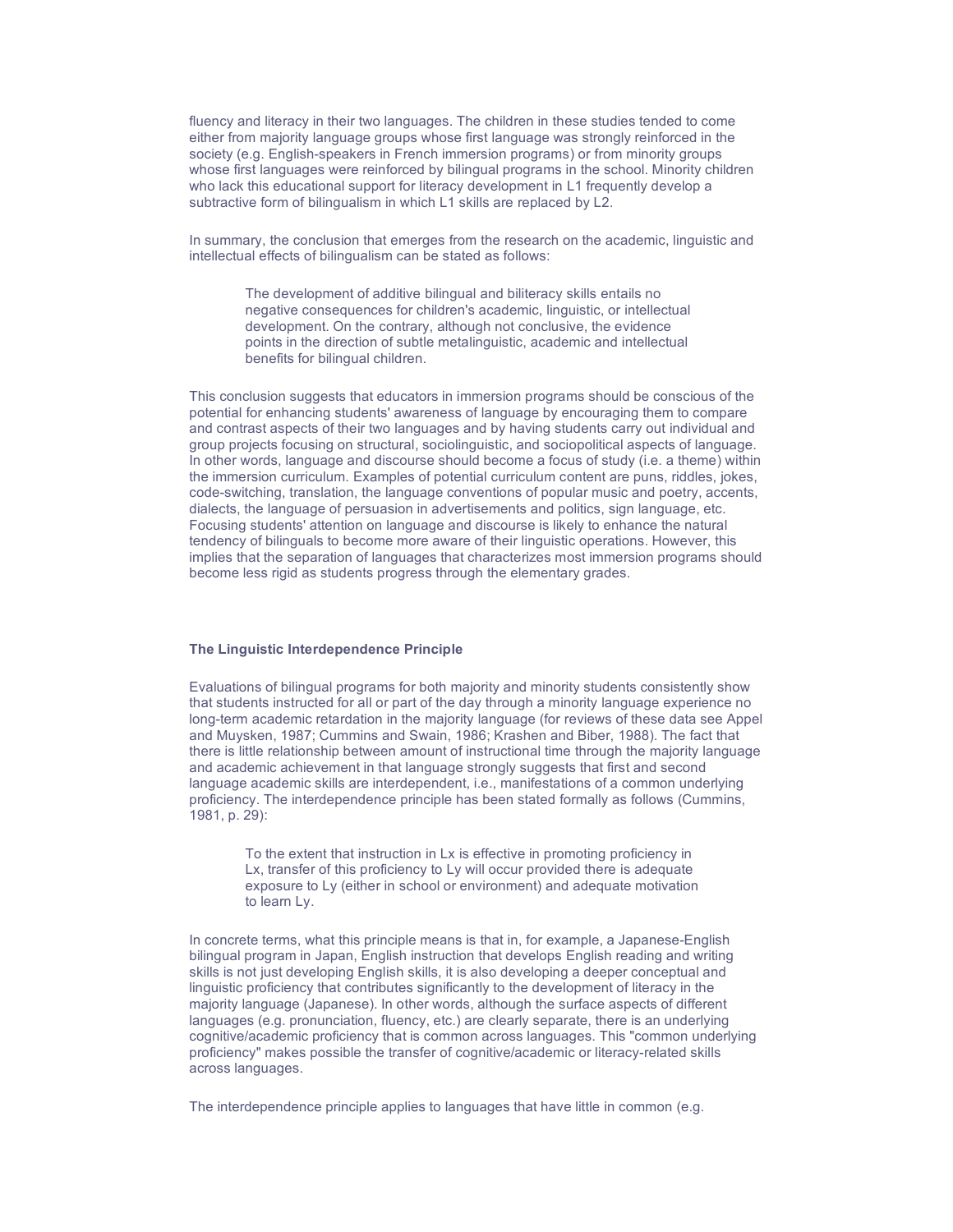Japanese/English) as well as to languages that have common roots. For example, Cummins et al. (1984) found support for moderate cross-lingual relationships (between L1 and English) in studies involving Japanese and Vietnamese students. However, as pointed out by Genesee (1987), cross-lingual relationships are stronger for similar as compared to dissimilar languages.

Transfer is more likely to occur from minority to majority language because of the greater exposure to literacy in the majority language outside of school and the strong social pressure to learn it. However, Verhoeven's (1991) research in The Netherlands has demonstrated that under certain conditions transfer of literacy-related skills can occur both ways in bilingual programs: from minority to majority and from majority to minority languages. This pattern has also been reported in the context of early French immersion programs by Cashion and Eagan (1990). As students spontaneously acquired English reading and writing skills, they transferred this knowledge from English to French, a process that was much more evident than transfer of literacy-related skills from French to English, The results of virtually all evaluations of bilingual programs for both majority and minority students are consistent with predictions derived from the interdependence principle (see Cummins, 1984, 1996; Ramirez, 1992). The interdependence principle is also capable of accounting for data on immigrant students' L2 acquisition (e.g. Cummins, 1984; Skutnabb-Kangas, 1984) as well as from studies of bilingual language use in the home (e.g. Bhatnagar, 1980; Dolson, 1985). Correlational studies also consistently reveal a moderate degree of cognitive/academic interdependence across languages.

An implication of the interdependence principle is that children who are experiencing difficulties in the early stages of a French immersion program might be helped by encouraging the two-way transfer of skills across languages. In other words, if students are slow in learning to read through French (L2), it makes sense to promote literacy development in their stronger language (English) and work for transfer to their weaker language after they have made the initial breakthrough into literacy.

In this regard it is noteworthy that the Katoh Gakuen program has the same proportion of L1 language arts instruction in the early grades as do other Japanese (non-immersion) schools. This appears as a very appropriate strategy both in view of the increased possibilities for promoting literacy across languages and also the specific challenges of developing literacy in a character-based language such as Japanese.

## **A Framework for Pedagogy in Immersion Programs**

I have suggested that the two problems that have characterized the implementation of French immersion programs in Canada (inaccurate French productions skills and high dropout rate in some contexts) can be traced in part to the transmission-oriented pedagogical approach that has often been practiced in immersion. When teachers are asked why they do not implement more cooperative learning and project-based strategies they usually indicate concern that students will use English in these activities. The use of L1 by students is seen as contravening the basic premises of immersion. It rarely occurs to teachers to permit students to use their L1 in these activities for discussion and initial draft purposes but to require that final drafts of writing or other project output be in the target language. The principle of language separation and vestiges of "direct method" teaching approaches (i.e. remaining totally in the target language) in immersion programs thus sometimes results in pedagogy that is less cognitively challenging and creative than many educators would consider appropriate. The provision of *comprehensible input* in L2 is interpreted as the promotion of literal rather than critical comprehension.

The framework outlined in Figure 1 is intended to provide a general guide to the implementation of pedagogy that will promote L2 learners' linguistic and cognitive development as well as their mastery of content matter. It assumes that for optimal progress to occur cognitive challenge and intrinsic motivation must be infused into the interactions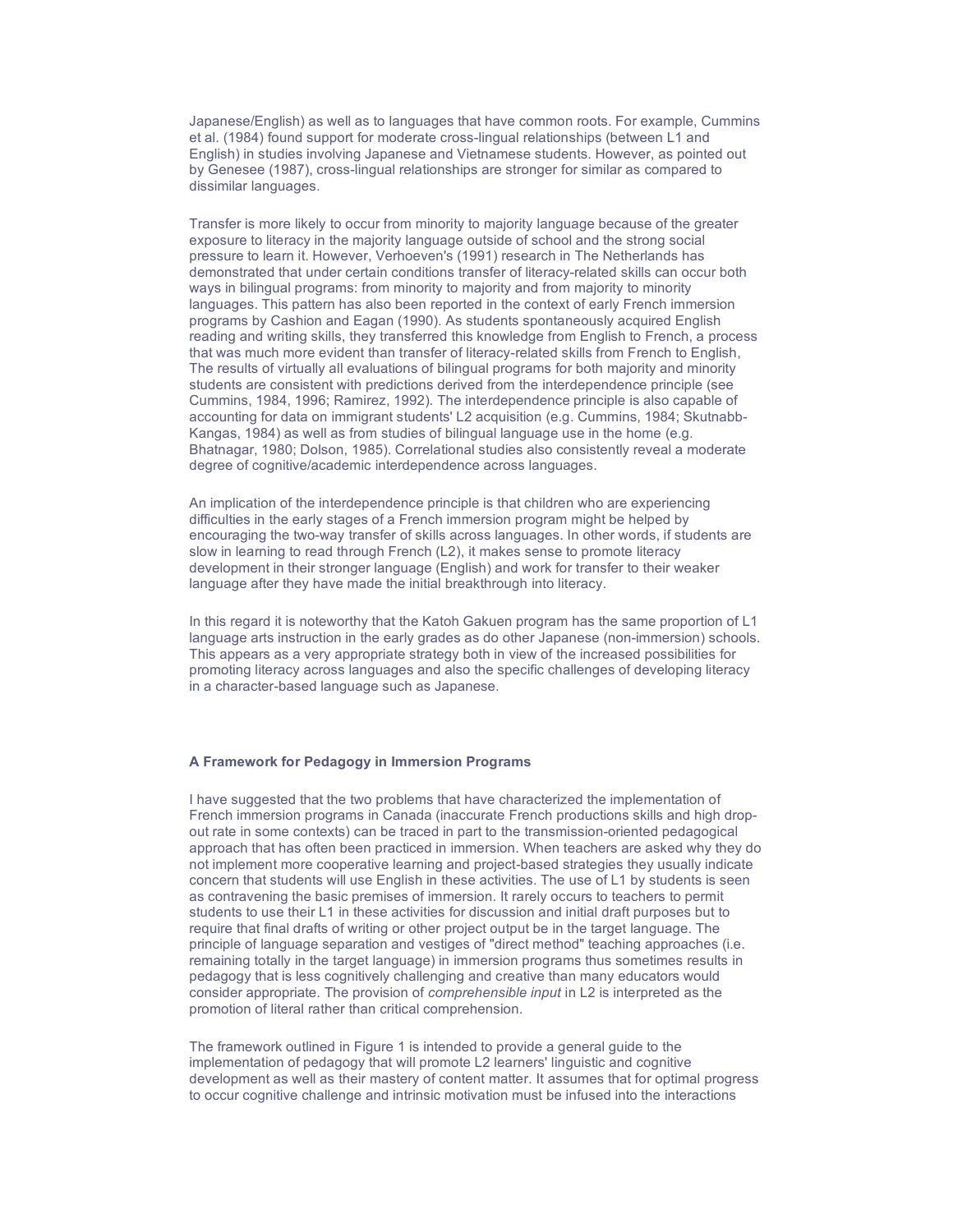between teachers and students. In order for students to operate at a high (grade appropriate) level in their L2, appropriate contextual supports must also be infused in the instruction. These contextual supports apply not only in immersion programs but in all content-based and bilingual education situations. They include:

- Activating students' prior knowledge and building background knowledge (through the L1 where necessary)
- Modifying instruction to build sufficient redundancy into the instruction (e.g. through paraphrase, repetition, demonstration, gestures etc.)
- Use of graphic organizers to transmit conceptual content
- Hands-on activities in content areas such as Science, Mathematics, and Social **Studies**
- Cooperative learning and other forms of project work that encourage students to generate new knowledge rather than just consume information
- Creative use of technology as a "cultural amplifier" (e.g. research using CD-ROM encyclopedias or the World Wide Web, word processing and data analysis programs to produce reports of project work, sister class networking with distant classes in pursuit of non-trivial bilingual projects, use of video cameras to create video "texts" for real audiences, etc.)
- Integration of reading and writing in a wide variety of genres with all of the above.

Clearly, the pedagogy implied by the activities sketched above represents both a philosophical position with respect to education in general as well as an argument for elevating cognitive challenges in content-based instruction by means of providing the contextual supports that will make this possible. This philosophical position has been elaborated elsewhere (Cummins & Sayers, 1995; Cummins, 1996) and need not be discussed at length here. It is sufficient to point out that the proposed pedagogical approach conforms closely to the "job description" that is emerging from corporate boardrooms with respect to the intellectual capital companies seek to infuse into their organizations. In an era where information is exploding at an unprecedented pace, companies doing business in the global marketplace are explicit in their expressed need for employees who know how to get access to information (through books, journals, databases, etc.), who know how to critically analyze this information to assess its relevance and validity, and who know how to use this information to solve problems working collaboratively with colleagues from different cultural, linguistic and racial backgrounds. If we see this "job description" as a statement of desired educational outcomes, it is clearly very different from the outcomes that might be predicted from a transmission approach to pedagogy (static inert and probably obsolete information and skills).

## **FIGURE 1**

## **INSTRUCTION FOR LANGUAGE LEARNING AND ACADEMIC ACHIEVEMENT**

## **A. FOCUS ON MESSAGE**

**B. FOCUS ON LANGUAGE**

- Making Input Comprehensible
- **Developing Critical Literacy**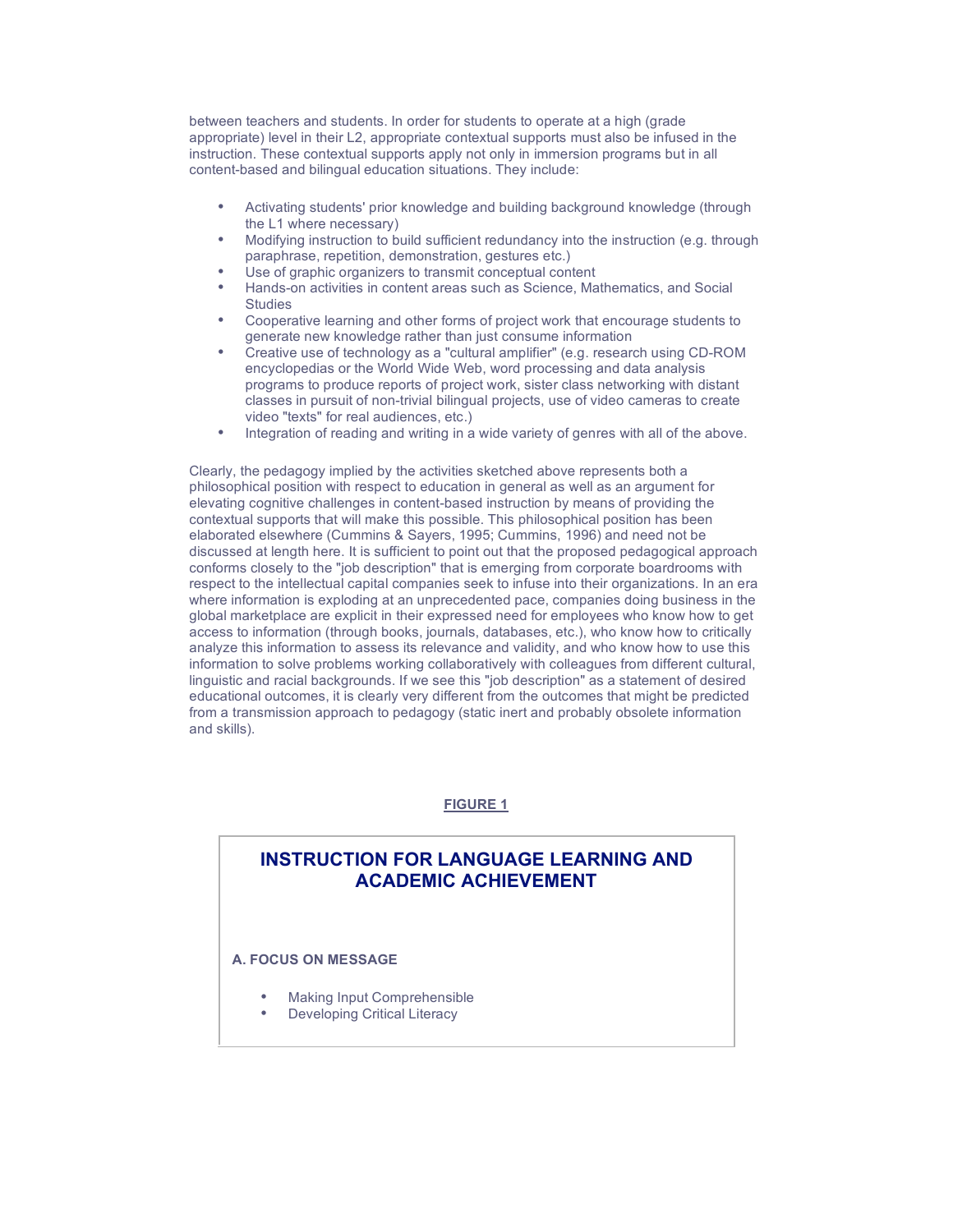• Critical Analysis of Language Forms and Uses

**C. FOCUS ON USE**

Using Language to:

- Generate New Knowledge
- Create Literature and Art
- Act on Social Realities

Figure 1 expresses the fact that effective content-based instruction in an L2 must focus initially on meaning or messages. *Virtually all applied linguists agree that access to sufficient comprehensible input in the target language is a necessary condition for language acquisition;* most applied linguists, however, also assign a role to (a) a focus on formal features of the target language, (b) development of effective learning strategies, and (c) actual use of the target language. These components are incorporated in the focus on language and focus on use components of the framework.

The Focus on Message component argues that the interpretation of *comprehensible input* must go beyond just literal comprehension and extend into critical literacy where students relate textual and instructional meanings to their own experience and prior knowledge (i.e. activate their cognitive schemata), critically analyze the information in the text (e.g. evaluate the validity of various arguments or propositions), and use the results of their discussions and analyses in some concrete, intrinsically-motivating activity or project (e.g. making a video or writing a poem or essay on a particular topic).

The Focus on Language component attempts to put controversial issues such as the appropriate time and ways to teach L2 grammar under the "umbrella" of *Language Awareness.* The development of language awareness would include not just a focus on formal aspects of the language but also the following kinds of activities or projects focused on deepening students' knowledge of language and multilingual phenomena:

- The structure of language systems (e.g. relationships between sounds and spelling, regional and class-based accents, grammar, vocabulary, etc.);
- Conventions of different musical and literary forms (e.g. rap, poetry, haiku, fiction, country music ballads, etc.);
- Appropriateness of expression in different contexts (cultural conventions of politeness, street language versus school language, the language of everyday speech versus the language of books, language variety as a badge of identity in groups as diverse as gangs, political parties, fraternities, etc.);
- Ways of organizing oral or written discourse to create powerful or persuasive messages (e.g. oratorical speeches, influential written documents, political rhetoric, advertisements, etc.);
- Diversity of language use in both monolingual and multilingual contexts (codeswitching in bilingual communities, language maintenance and loss in families, political implications of the spread of English worldwide, etc.)

The Focus on Use component is based on the reality that L2 acquisition will remain abstract and largely trivial unless students have the opportunity to express themselves - their identities and their intelligence - through that language. There must be an authentic audience that motivates communication ideally in both oral and written modes. The lack of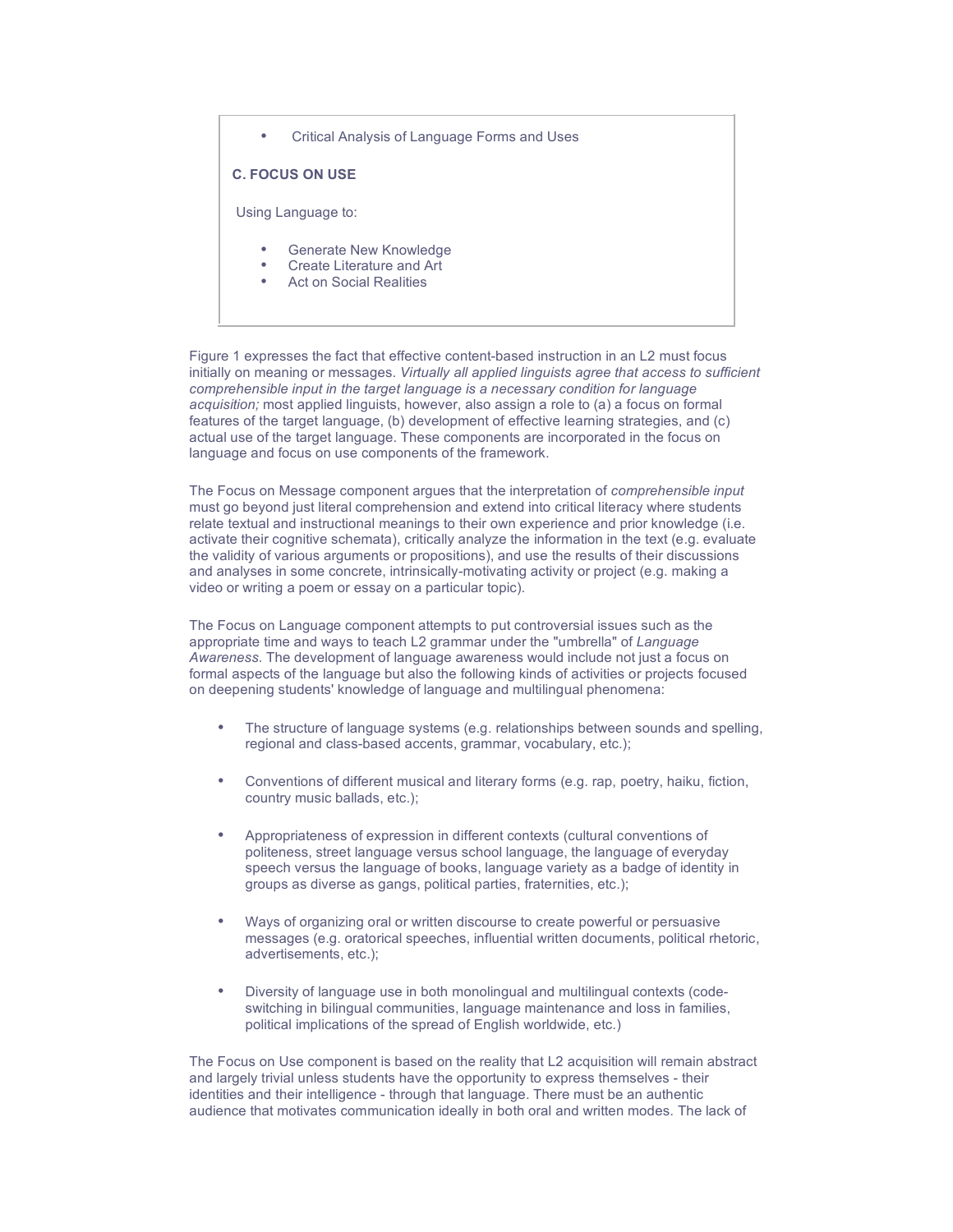such an audience for most students in French immersion programs is a major reason why the expressive skills of these students are relatively undeveloped.

#### **Conclusion**

For immersion education to attain its maximum potential it must be integrated into an educational philosophy that goes beyond just the discipline of Applied Linguistics. Students must have opportunities to communicate powerfully in the target language if they are going to integrate their language and cognitive development with their growing personal identities. This is a challenge that educators are only beginning to address in immersion and bilingual programs around the world but it is in these programs that there is the most potential for truly preparing citizens who can make highly significant contributions to their own and our global societies. For this to happen, however, immersion educators must explicitly locate their pedagogy and educational vision in the realm of global education and ensure that language policies operating in the school are consistent with this philosophy of global education.

#### **References**

- Appel, R. & Muysken, P. (1987). *Language contact and bilingualism.* London: Edward Arnold.
- Artigal, J. M. (1991). *The Catalan immersion program: A European point of view*. Norwood, N. J.: Ablex.
- Bhatnagar, J. (1980). Linguistic behaviour and adjustment of immigrant children in French and English schools in Montreal. *International Review of Applied Psychology*, 29, 141- 149.
- Bjorklund, S. (1997). Immersion in Finland in the 1990s: A state of development and expansion. In R. K. Johnson & M. Swain (Eds.) *Immersion education: International perspectives.* Cambridge, UK: Cambridge University Press.
- Cashion, M. & Eagan, R. (1990). Spontaneous reading and writing in English by students in total French immersion: Summary of final report. *English Quarterly,* 22(1), 30-44.
- Cummins, J. (1981). The role of primary language development in promoting educational success for language minority students. In California State Department of Education (Ed.), *Schooling and language minority students: A theoretical framework.* Evaluation, Dissemination and Assessment Center, California State University, Los Angeles.
- Cummins, J. (1984). *Bilingualism and special education: Issues in assessment and pedagogy*. Clevedon, England: Multilingual Matters.
- Cummins, J. (1987). Immersion programs: Current issues and future directions. In L. L. Stewin & S. J. McCann (Eds.) *Contemporary educational issues: The Canadian mosaic*. Toronto: Copp Clark.
- Cummins, J. (1995). Canadian French immersion programs: a comparison with Swedish immersion programs in Finland. In M. Buss & C. Lauren (Eds.) *Language immersion: Teaching and second language acquisition.* (pp. 7-20). Vaasa: University of Vaasa Research Papers.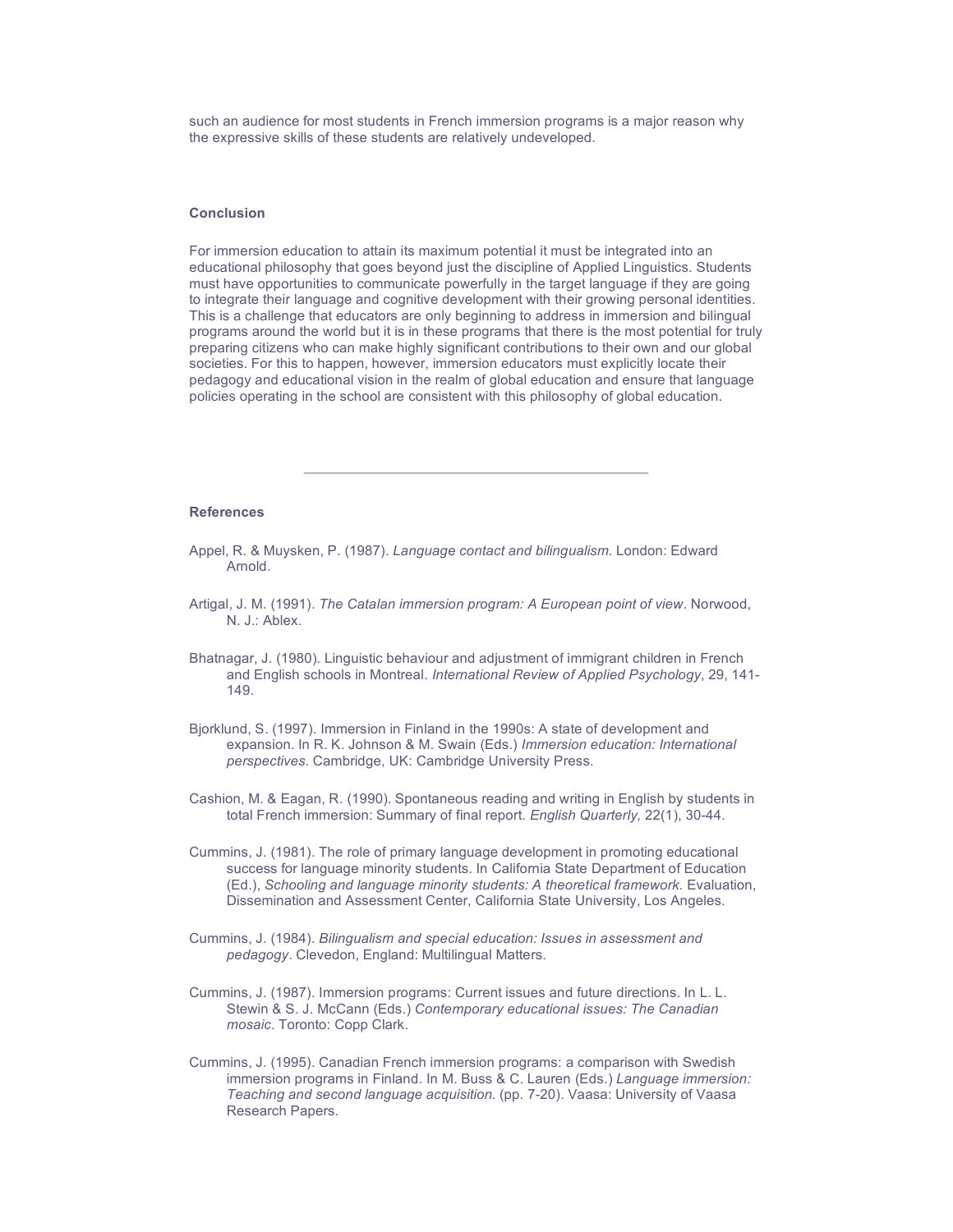- Cummins, J. (1996). *Negotiating identities: Education for empowerment in a diverse society.* Los Angeles: California Association for Bilingual Education
- Cummins, J. & Sayers, D. (1995). *Brave new schools: Challenging cultural illiteracy through global learning networks.* New York: St. Martin's Press.
- Cummins, J. & Swain, M. (1986). *Bilingualism in education: Aspects of theory, research and practice*. London: Longman.
- Cummins, J., Swain, M., Nakajima, K., Handscombe, J., Green, D. & Tran. C. (1984). Linguistic interdependence among Japanese and Vietnamese immigrant students. In C. Rivera (Ed.) Communicative competence approaches to language proficiency assessment: Research and application. (pp. 60-81). Clevedon, England: Multilingual **Matters**
- Diaz, R. M. (1986). Bilingual cognitive development: Addressing three gaps in current research. *Child Development*, 56, 1376-1388.
- Dolson, D. (1985). The effects of Spanish home language use on the scholastic performance of Hispanic pupils. *Journal of Multilingual and Multicultural Development,* 6, 135-156.
- Genesee, F. (1987). *Learning through two languages: Studies of immersion and bilingual education*. Cambridge, MA: Newbury House.
- Hakuta, K. & Diaz, R. M. (1985). The relationship between degree of bilingualism and cognitive ability: A critical discussion and some new longitudinal data. In K. E. Nelson (Ed.), *Children's language, Vol. 5*. Hillsdale, New Jersey: Erlbaum.
- Harley, B., Allen, P., Cummins, J. and Swain, M. (1991). *The development of second language proficiency*. Cambridge, UK: Cambridge University Press.
- Johnson, R. K.& Swain, M. (1997). *Immersion education: International perspectives.* Cambridge, UK: Cambridge university Press.
- Keep, L. (1993). *French immersion attrition: Implications for model building.* Doctoral dissertation, The University of Alberta.
- Krashen, S. & Biber, D. (1988). *On course: Bilingual education's success in California*. Sacramento: California Association for Bilingual Education.
- Lambert, W. E. (1975). Culture and language as factors in learning and education. In A. Wolfgang (Ed.), *Education of immigrant students*. Toronto: O.I.S.E.
- Lambert, W. E. and Tucker, G. R. (1972). *Bilingual education of children. The St. Lambert experiment*. Rowley, MA: Newbury House.
- Macnamara, J. (1966). *Bilingualism and primary education.* Edinburgh: Edinburgh University Press.
- Malherbe, E.G. (1946). *The bilingual school.* Johannesburg: The Bilingual School Association.
- McLaughlin, B. (1984). Early bilingualism: Methodological and theoretical issues. In M. Paradis and Y. Lebrun (Eds.) *Early bilingualism and child development.* Lisse: Swets & Zeitlinger B.V.